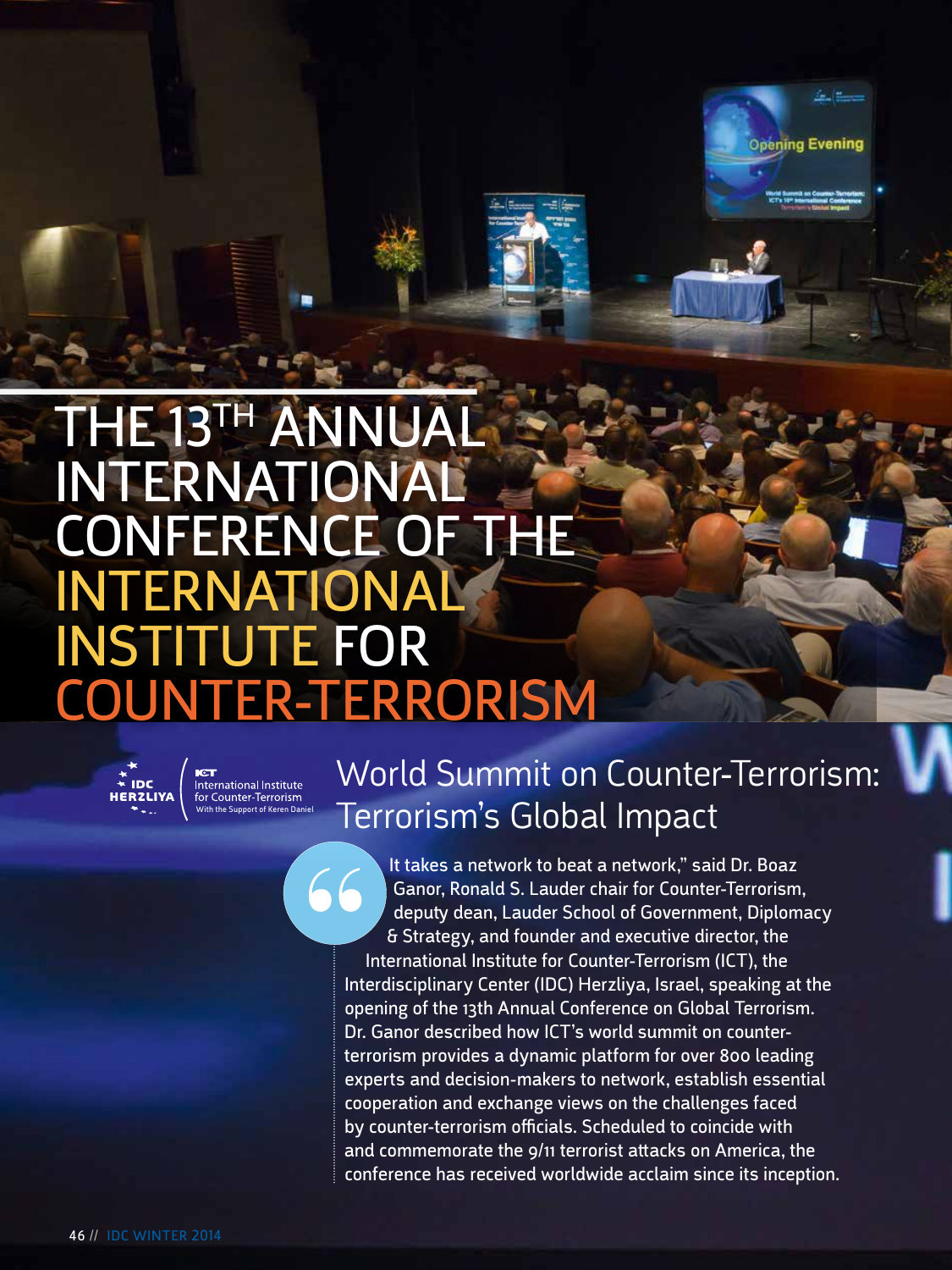

**P** rof. **Uriel Reichman**, founder and president of the Interdisciplinary Center (IDC) Herzliya, proudly told conference attendees that this year marked 20 years of IDC Herzliya. rof. **Uriel Reichman**, founder and president of the Interdisciplinary Center (IDC) Herzliya, proudly told conference attendees He said that IDC Herzliya has brought a revolution to education in Israel, as it is the first private academic institute and trains the future leadership of Israel. Prof. Reichman spoke of the dark days of the Second Intifada, when terrorist attacks occurred in Israel on a regular basis. He recalled the 2002 suicide bombing of the Park Hotel in Netanya, in which the parents and grandparents of Shirley Fried, an IDC Herzliya student at that time, were tragically killed. Reichman explained that the intifada brought about the feeling that Israel had no partner in peace, noting that Israel still faces a "non-stop war" and that the surrounding region is filled with violence. However, he said that despite the atrocities, we must believe in a different solution - negotiations - as terrorism only brings about human suffering.

the IDF's military capability." MK Dr. **Yuval Steinitz,** Ministry of International Relations, Intelligence and Strategic Affairs, said Israel was not involved in the chaos in Syria, but if Israel was dragged into the conflict, it would respond 'with a strong hand, and an outstretched arm," a reference to the biblical phrase.

The conference's initial two days, held at the Herzliya Center for Performing Arts, was devoted to keynote lectures during the plenary sessions, moderated by Mr. **Jonathan Davis**, vice president for External Relations and head of the Raphael Recanati International School, IDC Herzliya. The last two days of the conference, held at IDC Herzliya, included 16 dynamic interactive workshops featuring expert panelists from approximately 20 countries. Finally, the conference concluded with a memorial service held at IDC Herzliya on the evening of September 11, 2013, for the victims of 9/11 and of terrorism worldwide. ✪

"Let us remember the innocent civilians murdered by suicide bombers who did not distinguish between civilians of Israel. All in the name of Allah."

*Prof. Uriel Reichman, founder and president, IDC Herzliya*



*Dr. Boaz Ganor, Ronald S. Lauder chair for Counter-Terrorism, deputy dean, Lauder School of Government, Diplomacy & Strategy, and founder and executive director, the International Institute for Counter-Terrorism (ICT), the Interdisciplinary Center (IDC) Herzliya, Israel.*

This year's conference took place as the Israeli government was entering new peace talks with the Palestinians, and therefore according to Reichman, it is imperative that we "not forget the blessed memory of those who lost their lives to terrorism." It was also a great honor that Lt. Gen. (Ret.) MK **Moshe (Bogie) Yaalon**, minister of Defense, took the time, under the circumstances, to deliver the keynote address at the welcoming ceremony. "We are preparing for the consequences of American action or inaction," he declared, continuing: "there will be consequences for us no matter the decision." He said that Israel would not intervene "unless red lines that we set are crossed….The Syrian regime knows that those who challenge us will meet



*(l to r) Maj. Gen. (Res.) Aharon Zeevi Farkash, former head, Military Intelligence Directorate, Israel, with MK Dr. Yuval Steinitz, minister of International Relations, Intelligence and Strategic Affairs, Israel.*



*Lt. Gen. (Ret.) Moshe (Bogie) Yaalon, minister of Defense, Israel, said in his keynote speech about Syria, "We are preparing for the consequences of American action or inaction," declaring that, "there will be consequences for us no matter the decision."*



*of Defense, Israel (l to r) Prof. Uriel Reichman, founder and president, IDC Herzliya, Israel, with Hava and Shimon Topor, longtime friends and supporters of IDC Herzliya.*

 Unless red lines that we set are crossed….The Syrian regime knows that those who challenge us will meet the IDF's military capability."

*- Lt. Gen. (Ret.) MK Moshe Bogie Yaalon, minister*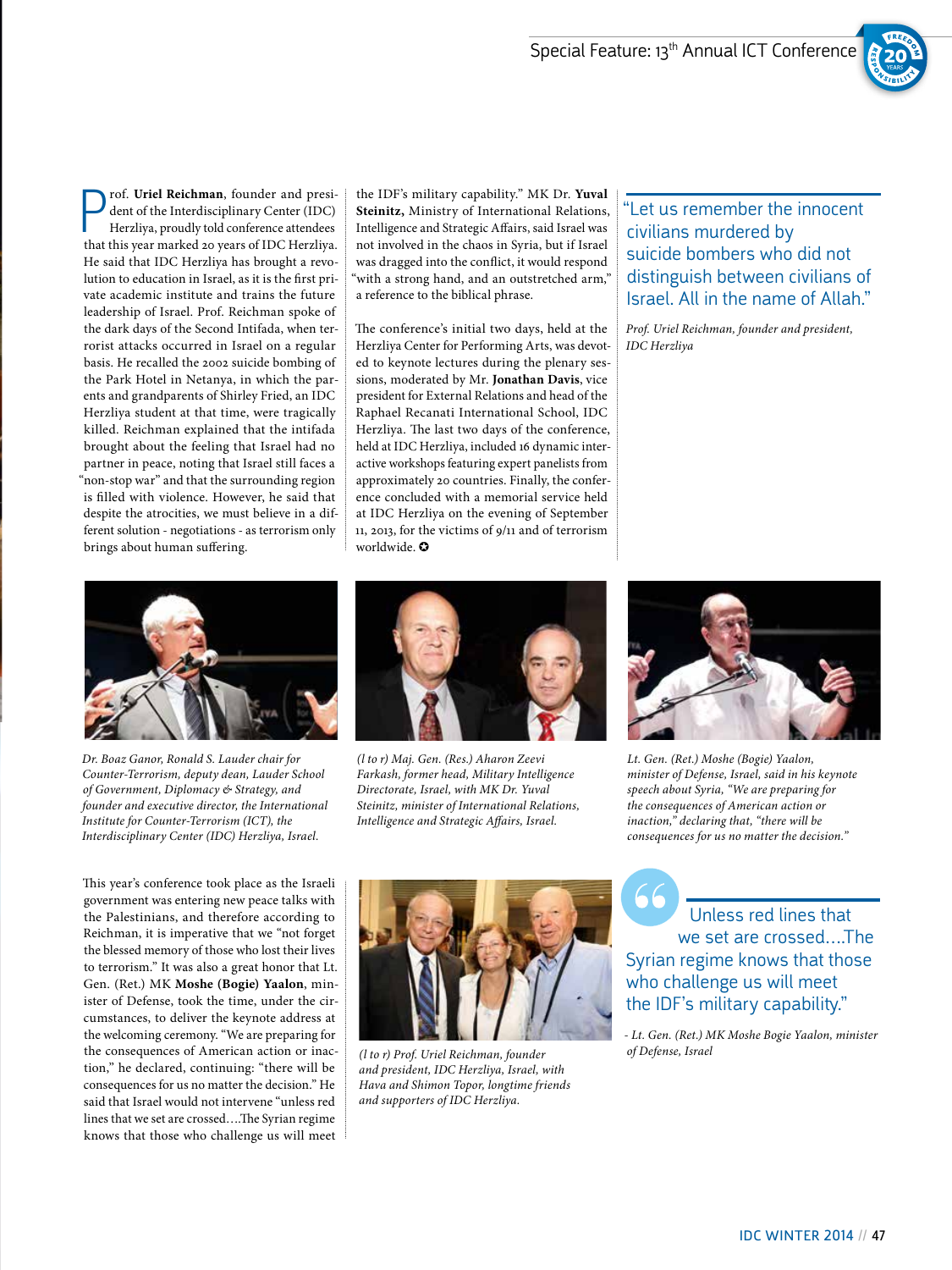

## Sharing Expertise, Knowledge and Common Goals



*(l to r) Plenary session moderated by Mr. Jonathan Davis, vice president for External Relations & head of the Raphael Recanati International School, IDC Herzliya. Expert panelists included MK Yaakov Peri, minister of Science and Technology & former director of the Israeli Security Agency (ISA), Israel; Mr. Ivan Koedjikov, Counterterrorism coordinator & head of Action against Crime Department, Council of Europe; Prof. William Banks, founding director, Institute for National Security and Counterterrorism (INSCT), Syracuse University, U.S.; Dr. Qanta Ahmed, associate professor of Medicine, State University of New York, and Templeton-Cambridge Journalism fellow in Science and Religion, University of Cambridge, U.S.; and Major Dr. Bryan Price, executive director, Combating Terrorism Center, U.S. Military Academy, West Point, U.S.*

This year's world summit illustrated and<br>underlying need for widening the counter-terror professional network in order<br>to reinforce the counter-terrorist operational underlying need for widening the counto reinforce the counter-terrorist operational methods in an increasingly uncertain and radicalized world. Amongst the acclaimed speakers was **Dr. Qanta Ahmed**, associate professor of Medicine, State University of New York, and Templeton-Cambridge Journalism fellow in Science and Religion, University of Cambridge, United States of America, who fervently said: "I refuse to give up Islam to the Islamists." Ahmed began her speech during the plenary session, quoting an Islamist poem: "The mosques are our barracks; the minarets our bayonets; the domes are our helms, the believers are our soldiers." She said that although this sounds like something out of the Al-Qaeda handbook, it was in fact an inflammatory speech, read out loud by the then-mayor of Istanbul in 1997. He was ejected from office and sentenced to jail by the Ankara High Court. However, today, that mayor, Recep Tayyip Erdogan, is prime minister of Turkey, a country with which Israel once had a strong strategic alliance. Ahmed explained that Erdogan has slowly but relentlessly pushed secular Turkey, a member of NATO, towards a radical Islamist future. She noted that whilst Israel has long led the world in knowledge of Islamist jihadist

## I refuse to give up Islam to the Islamists."

*- Dr. Qanta Ahmed, associate professor of Medicine, State University of New York, and Templeton-Cambridge Journalism fellow in Science and Religion, University of Cambridge, U.S.*

ideology and its many complexities, it is taking Muslims everywhere far longer to recognize the consuming threat emerging from among them. From recent tensions in Turkey to the bloodshed in Egypt and Syria, it is the underlying struggle marking Islamist forces against secularists as well as Sunnis against Shias that is fueling the fire. Ahmed said, "Make no mistake, this conflict within Islam is originated by Muslims, is being waged by Muslims, and the vast majority of its victims are Muslims. These conflicts are deepening the abyss between major sects in Islam. Unless we confront Islamism or unless we castrate it, we will only see a region with pseudo-democracies."

Major Dr. **Bryan Price**, executive director, Combating Terrorism Center, United States Military Academy, West Point, United States of America, presented a fascinating study during the plenary sessions, in which he compared the holistic approach to treating cancer to that of combating terrorism: "We cannot say we can defeat terrorism, we cannot cure an incurable disease, but we can combat it more effectively." He cited the recent example of the Boston Bombing attacks, noting failures found in the lack of collaboration between the authorities. He suggested that if an holistic approach would have existed, perhaps the attack might never have reached fruition. As Dr. Boaz Ganor remarked, international cooperation is the key to the counter-terrorism puzzle since, "Not all the agencies have all the parts." Therefore, by disseminating knowledge, counter-terrorist professionals will have greater potential to coordinate all parts of the puzzle and prevent attacks. This was demonstrated by both speakers and participants from over 40 countries, comprised of: current and former ministers, members of parliaments, heads of security agencies and police departments, first responders, leading academics, professional experts in the field of counter-terrorism, jurists, businesspeople and students.  $\bullet$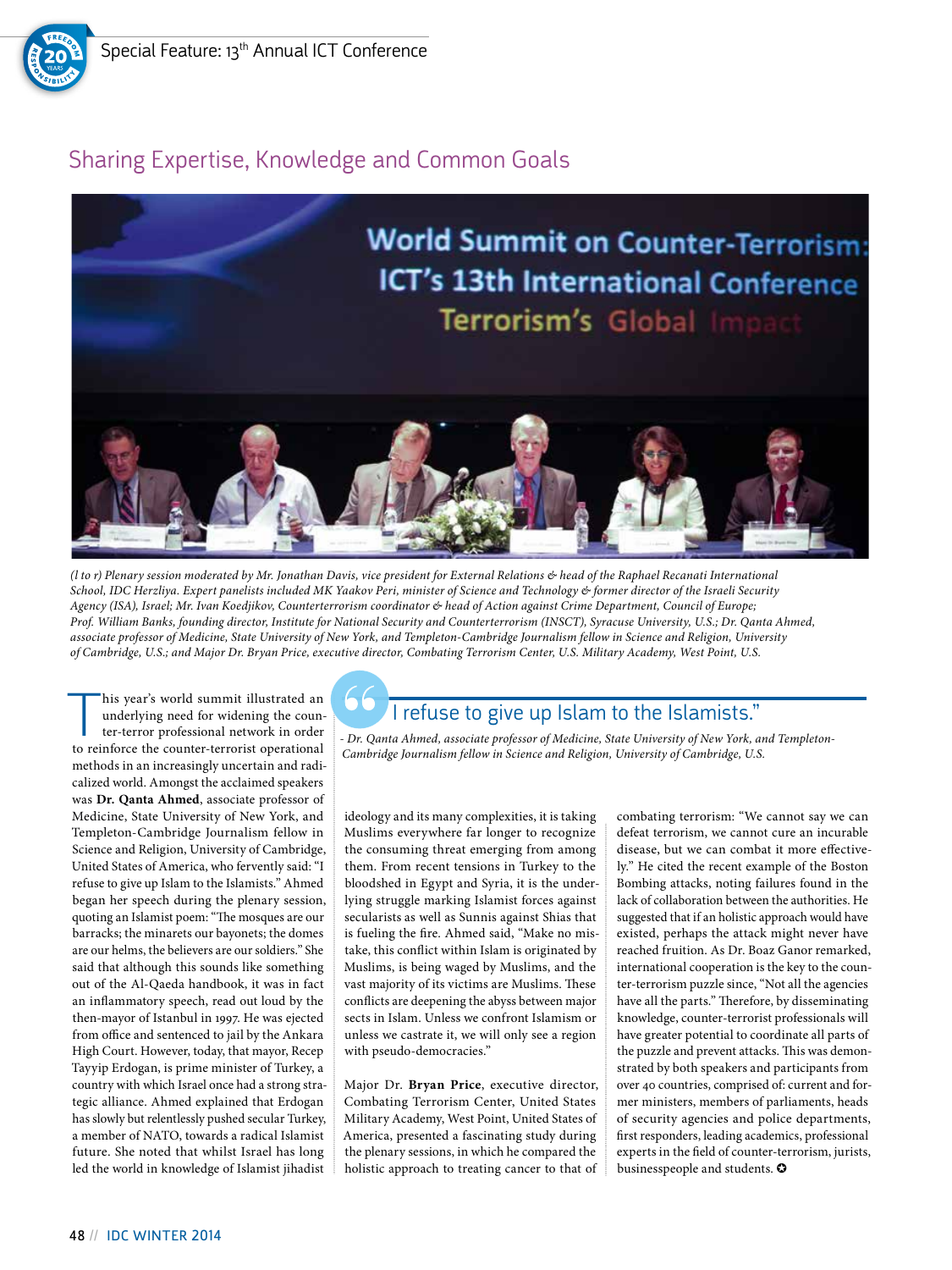66



## Defying the Threats on an Operational Level

eading police and military experts described<br>the challenges faced by law enforcement<br>today. Commissioner **Yohanan Danino**<br>general commissioner of Police, Israel, described eading police and military experts described the challenges faced by law enforcement today. Commissioner **Yohanan Danino**, the special challenges Israel has to face with regards to criminality, accidents and terrorism. He noted how the Israeli police are always prepared to face threats, and able to act immediately from routine to emergency. He said: "We always tried to be prepared for every scenario and any threat." Ambassador **Yitzhak Levanon**, former ambassador to Egypt, senior associate, The International Institute for Counter-Terrorism (ICT), and lecturer, IDC Herzliya, Israel, noted the importance of polic-

of America, highlighted the importance of international collaboration between the authorities in the international community, commenting: "We need to internationally organize in order to deal with our enemy," stressing that, "These challenges require international commitment for Counter-Terrorism, which will cast off intense pain on our enemies."

This year the conference was privileged to enjoy a large British contingent, who shared their experiences and challenges. Assistant Commissioner Cressida Dick, assistant commissioner for Specialist Operations, Metropolitan Police, City of London, United Kingdom, claimed that the

Despite all our efforts, there is much we don't understand, and we cannot and should not pretend we can reduce the risk of terror attacks to zero."

*- Cressida Dick, assistant commissioner for Specialist Operations, Metropolitan Police, City of London, UK.*



*Commissioner Yohanan Danino, general commissioner of Police, Israel, said, "We always tried to be prepared for every scenario and any threat."*

ing and the challenges he saw firsthand in the Sinai Peninsula due to the absence of police in the region. Gen. (Ret.) **John Abizaid**, distinguished chair, Combating Terrorism Center, United States Military Academy, West Point, and former commander of the United States Central Command (CENTCOM), United States



*(l to r) Mr. Jonathan Davis with leading experts, Prof. Rohan Gunaratna, director, International Centre for Political Violence and Terrorism Research (ICPVTR), Nanyang Technological University, Singapore; Assistant Commissioner Cressida Dick, assistant commissioner for Specialist Operations, Metropolitan Police, City of London, UK; and Mr. Brian M. Jenkins, senior advisor to the President, RAND Corporation, U.S.*

collaboration between the Metropolitan Police and British intelligence agency MI5 has significantly reduced the operational capability of terrorist groups. She noted that terrorist plots increasingly span multiple countries, and therefore the need for international collaboration is greater than ever. She also said: "Despite all our

efforts, there is much we don't understand, and we cannot and should not pretend we can reduce the risk of terror attacks to zero. But we can and we must continue to learn to avoid complacency, to fight terrorism with all our skills and power, and do so with the same virtues which have over the years been shown in Israel."  $\odot$ 

#### ICT's Project of Crafting Israel's Counter-Terrorism Strategy

his year, as a special feature of the confer-<br>ence, ICT was proud to launch Israel's first<br>Counter-Terrorism Strategy. Conference<br>participants were privileged to preview this pioence, ICT was proud to launch Israel's first Counter-Terrorism Strategy. Conference participants were privileged to preview this pioneering interim report, which ICT's senior staff and fellows are crafting. This ambitious project examines central processes in Israel's counter-terrorism policy in partnership and cooperation with over 60 Israeli academic experts and practitioners, divided into 12 committees,

each tackling pressing counter-terrorism issues. These include: International Cooperation; Intelligence; Public Diplomacy; International Law and Criminal Justice; Offensive Action; Defensive Action; Prevention; Public Resilience; Cyber-Terrorism; External Threat; Threat from Within; and Terrorism Financing. The project was launched and introduced by Dr. Boaz Ganor during the opening day of the conference. According to **Dan Diker**, who heads the Public Diplomacy Committee, Israel faces a more complex challenge in its intensifying war against radical Islamic terror groups like Hamas and Hizballah, who have dual identities as "semiterror, semi-government organizations." This two-headed threat requires a multidimensional public diplomacy strategy, provided by ICT, as part of an overall counter-terror strategy by Israel. ✪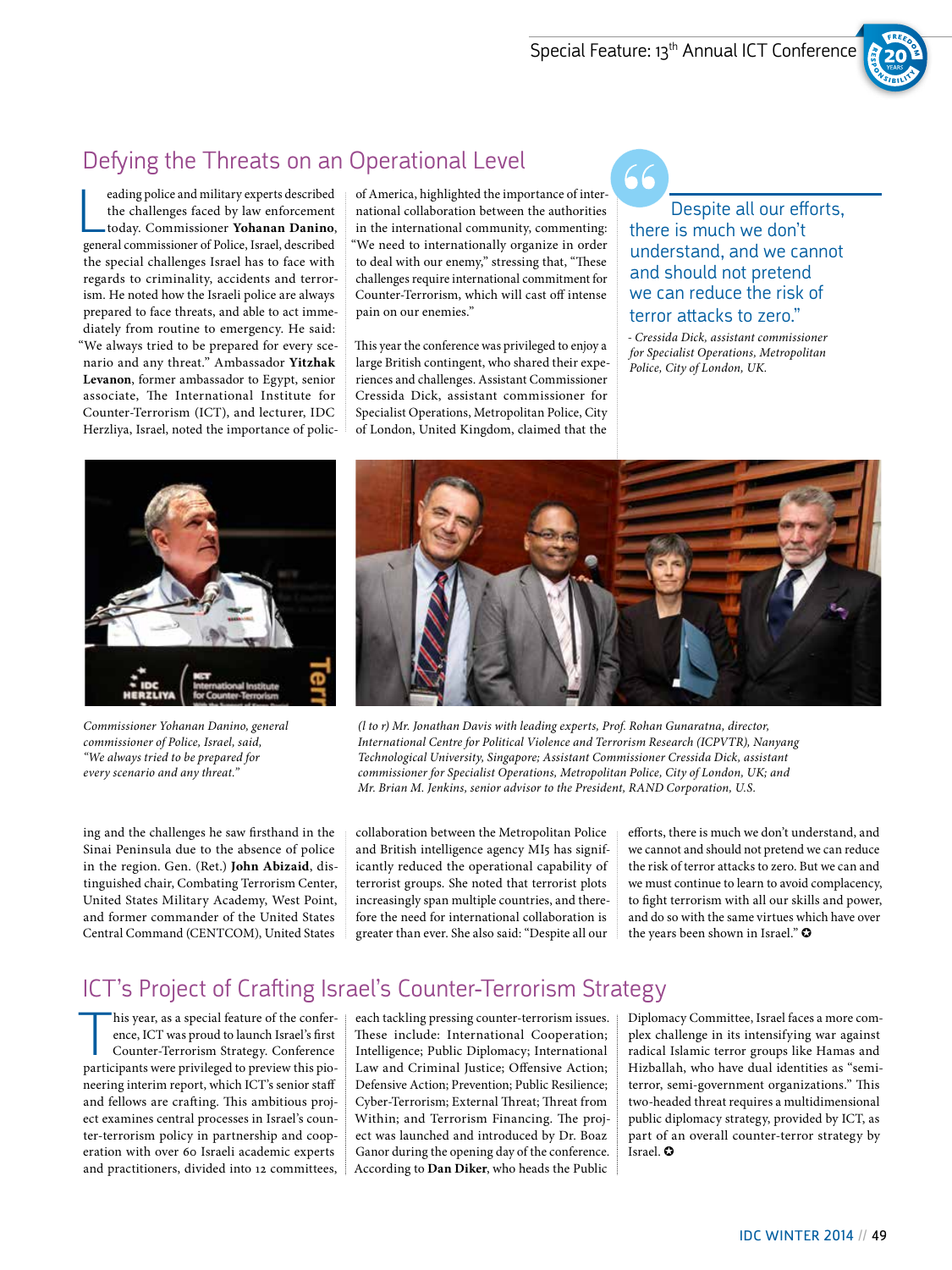

## Workshops: An Opportunity for Discussions and Formulating Conclusions

he political events taking place in the Middle East provided an especially rich content for this year's series of workshops, held on the last two days of the conference. The workshops provided an interactive opportunity for conference participants to discuss with expert panelists and draw conclusions about current issues, such as events in Syria and Egypt and the repercussions of the Arab Spring or "Arab Tsunami," as it is so often referred to by leading speakers, including Maj. Gen. (Res.) **Aharon-Ze'evi Farkash**, former head of IDF Military Intelligence.

The series of workshops held on September 10<sup>th</sup> were devoted to terrorist actors and their ideologies: the cornerstone of the terrorist threat. Ministry of Defense, read a virtual letter written to his son, which is displayed at the World Trade Center memorial.

The workshop, "Contending with Counter-Terrorism Strategies and Approaches" was held in memory of Lt. Col. **Emmanuel Moreno** (z'l), former IDC law alumnus, killed in the Second Lebanon War. During this workshop, leading army lawyers and academics from around the world, including Lt. Col. **Chris De Cock**, a senior Belgian army lawyer; Judge **Jean-Louis Bruguier**e, former head, Counter-Terrorism Unit, Paris District Court and former leading French magistrate for Investigating Counterterrorism, France; and Prof. **Marco Sassòli,** professor and director, the Department of Public International

The series of workshops on September 11<sup>th</sup> were dedicated to the broader context within which contemporary forms of terrorism thrive. The workshop, "Failed States and Under-Governed Territories in the Arab and Islamic World," was held in memory of Major **Eyal Ragonis** (z'l) (1958-1995). Ragonis served as an intelligence officer in elite units, including the Chief of Staff's Corps (Sayeret Matkal), and excelled in planning and execution. Participants in these workshops had the opportunity to discuss the challenges of counter-terrorism due to the evolving conception of the nature of the enemy, regional development changes and dilemmas faced by democracies. The workshop on "Defining Terrorism: A Fundamental Counter-terrorism Measure" was held in memory of Prof. **Ehud Sprinzak** (z'l),



*(l to r) The workshop entitled, "Countering Incitement to Terrorism: The Palestinian Case in Perspective," was chaired by Dr. David Pollock, senior fellow, The Washington Institute, U.S., and featured: Mr. Itamar Marcus, founder and director, Palestinian Media Watch, Israel; Dr. Boaz Ganor; Judge Jean-Louis Bruguiere, former head, Counter-Terrorism Unit, Paris District Court, and former leading French magistrate for Investigating Counterterrorism, France; and Dr. Magnus Norell, scholar, Washington Institute for Near East Policy, U.S.*

During these sessions, participants were able to ask questions of leading experts on topics such as the threat of the Sinai Peninsula and the Gaza Strip and how to counter communications and incitement. The workshop, "From A-Z: Al-Qaeda Central and its Affiliates" was held in memory of Lt. Col. **Hagay Shefi** (z'l), who was killed in 9/11 on the 106th floor of the World Trade Center. In a moving tribute, Shefi's father, Brig. Gen. (Ret.) **Dov Shefi,** former chief military advocate general of the IDF & general counsel to the Israeli Law and International Organization, the University of Geneva, Switzerland, explained the legal issues of humanitarian rights when prosecuting militants and described how to keep international law relevant to the complex battlefield scenarios of the 21st century. Other workshops in this series addressed various tactics, strategies and modus operandi currently being used by various groups, including home-grown terrorism, cyber-terrorism and pharma-terrorism. who was the founding dean of the Lauder School of Government, Diplomacy & Strategy at IDC Herzliya. He was a world-renowned researcher and lecturer on topics of public affairs, religion and fundamentalism, violence and terrorism in Israel, the Middle East and the US.  $\bullet$ 

**Dr. Boaz Ganor's Address in the Workshop: Defining Terrorism: A Fundamental Counter-Terrorism Measure https://vimeo.com/76196259**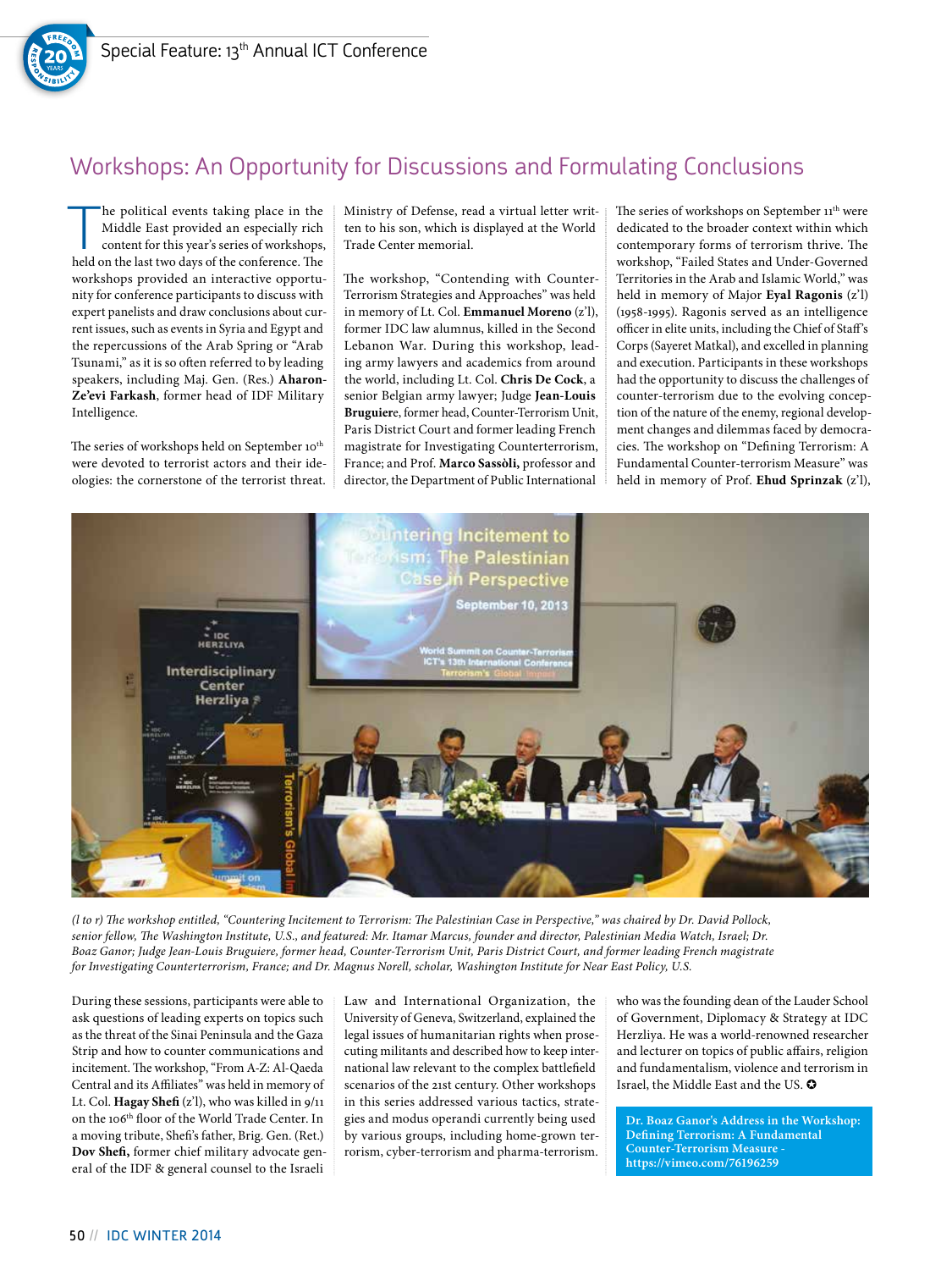

#### Current Local and Global Threats

Unfortunately, the threat of global terror-di used by the terrorist groups are conism and the diversity of modus operanstantly evolving and not disappearing. Experts on Al-Qaeda such as Prof. **Rohan Gunaratna**, director, International Center for Political Violence and Terrorism Research (ICPVTR), Nanyang Technological University, Singapore and Mr. **Daveed Gartenstein-Ross**, director, Center for the Study of Terrorist Radicalization (CSTR), Foundation for Defense of Democracies, United States of America, noted that although the core leadership of Al-Qaeda has largely been defeated, its affiliated groups, such as Al-Qaeda in the Arabian Peninsula (AQAP), Al-Qaeda in the Islamic Maghreb (AQIM) and Al-Qaeda in Iraq (Islamic State of Iraq) amongst others, pose enormous and ongoing threats to Western society. Although counter-terrorism successes have

#### Iran and Hizballah: A Dangerous Team

The topic of the Iranian threat and Hizballah once again occupied much of the discussion at this year's conference, especially due to the continued threat of the Iranian enrichment program and the recent European Union blacklisting of Hizballah, in which Dr. **Eitan Azani,**  ICT deputy executive director, IDC, Herzliya, recently gave testimony before the Committee on Foreign Affairs of the European Parliament, Brussels. According to Dr. Boaz Ganor, the threat of a military nuclear Iran is much greater for Iran's neighbors than for Israel, since Iran would use nuclear military capacity as deterrence to promote its interests in and beyond the region. However, **Tarek Fatah**, founder of the Muslim Canadian Congress, claimed that the threat posed by Pakistan and Islamabad's nuclear activity was an even greater threat to



occurred in recent years, the challenges remain, due to the evolving conception of the nature of the enemy; rapidly changing regional developments; terrorist actors' persistent motivation to harm their enemies; and the dilemmas faced by democracies, in particular, that attempt to effectively confront the challenge of terrorism.

*(l to r) Mr. Aharon Scherf, CEO, Israel Land Development Corporation – International, with Prof. Rohan Gunaratna, director, International Centre for Political Violence and Terrorism Research (ICPVTR), Nanyang Technological University, Singapore.*



Western society and especially Israel. He questioned why Israel's media, think tanks and the Israeli government focus their attention towards the Iranian threat, rather than on the exponential threat from Pakistan. In his speech he noted that "Every terror incident, anywhere in the world, committed by Pakistani terrorists, is always pointed to as having to do with the State of Israel."

Every terror incident, anywhere in the world, committed by Pakistani terrorists, is always pointed to as having to do with the State of Israel."

 *- Mr. Tarek Fatah, founder, Muslim Canadian Congress, Canada.*

#### Syria: To Bomb or Not to Bomb?

The conference was held against the backdrop of the US decision on whether or not to use military force against Syria, in light of President Assad's alleged use of chemical weapons particularly following the August 21, 2013 attack in Damascus that killed over 1,400 civilians, including many children. During the conference, ICT presented a report that demonstrated, as of

June 2013, that Syrian President Bashar Assad holds one of the world's largest caches of mustard gas, sarin and the lethal nerve gas VX. The report described the manner in which President Assad attained his inventory as well as warning of the possibility that the unconventional munitions could fall into the hands of terrorist groups active in Syria. According to Dr. **Ely Karmon**, a senior ICT researcher, it is the responsibility of Israel and the US to prevent these arms from reaching Hizballah or rebels: "In such a case, the usage (of chemical weapons) would spiral out of control. No one could guarantee that there wouldn't be future usage."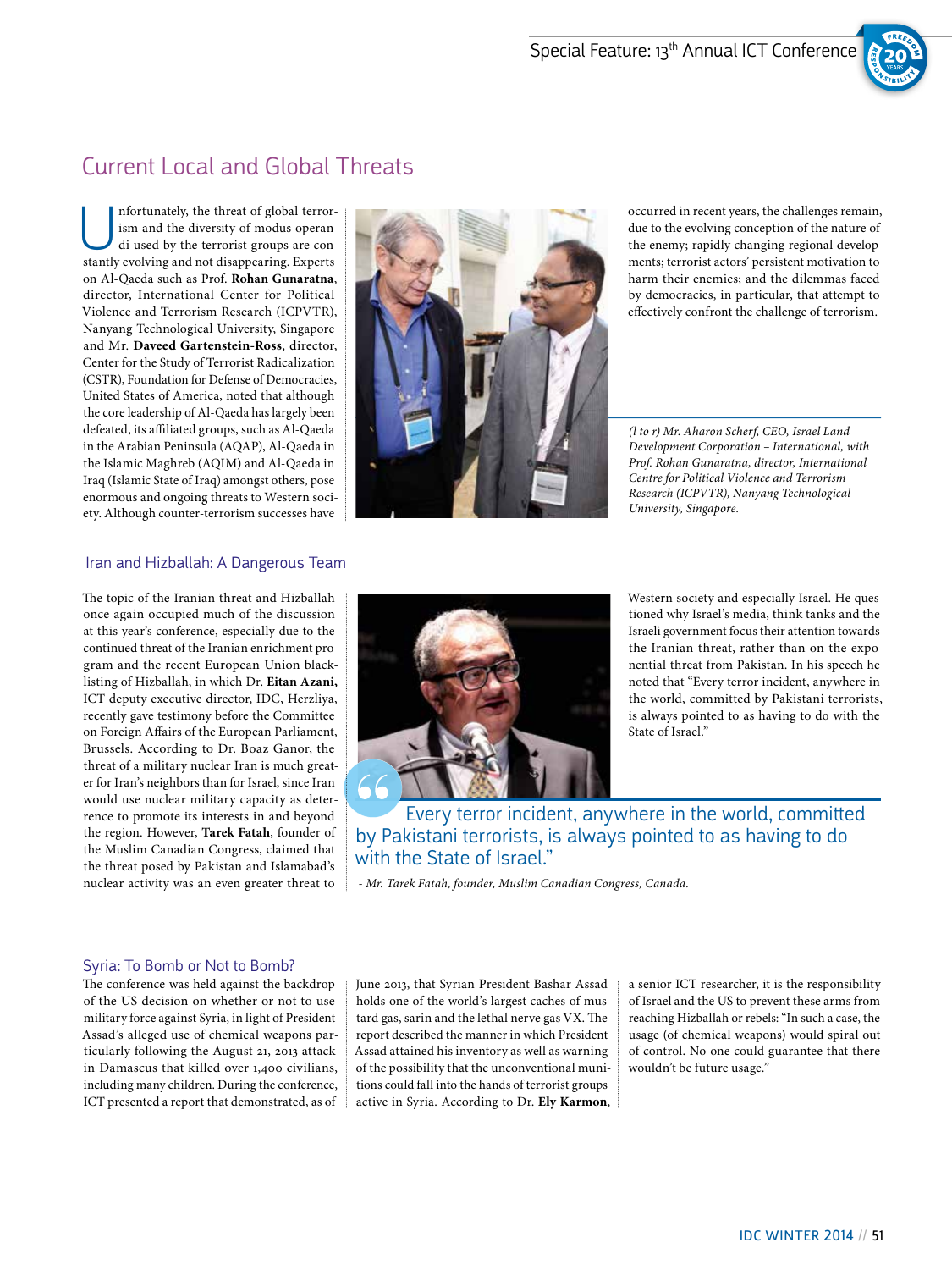

#### Sinai: Egypt's Wild West

The political instability in Egypt from Cairo to Sinai, particularly in the post-Mubarak era, occupied much discussion during the conference. According to Maj. Gen. (Res.) **Amos Gilad**, director, Policy and Political-Military Affairs, and chair, Security Relations with Regional and Strategic Partners, Ministry of Defense, Israel, there have been positive moves in Egypt to counter the Jihadist threat. He praised Egypt's latest military operation against armed groups in the Sinai. He described Egyptian Defense Minister, General Abdel Fattah al-Sisi, as a new leader "that history will remember", noting that he is combating the Muslim Brotherhood, a "movement that envelopes the region." During the workshop, "The Sinai Peninsula and the Gaza

Strip: A Hub for Jihadists," participants heard firsthand from Ambassador **Yitzhak Levanon**, former ambassador to Egypt, about the problems in the area, particularly regarding the cultural differences with the Bedouins, smuggling tunnels and absence of police. Panel chairman Col. (Res.) **Jonathan Fighel**, Senior ICT researcher, and panelist Dr. **Dan Schueftan**, director, The National Security Studies Center, The University of Haifa, Israel, painted a somewhat worrying picture explaining that despite efforts by security forces to try and maintain law and order, the area continues to be lawless. This echoed recent remarks by Israeli Prime Minister **Benjamin Netanyahu**, who described the Sinai Peninsula as the "Wild West" of the Middle East.



*(l to r) Dr. Boaz Ganor with Maj. Gen. (Res.) Amos Gilad, director, Policy and Political-Military Affairs, and chair, Security Relations with Regional and Strategic Partners, Ministry of Defense, Israel.*

#### Cyber-Terrorism: Is the Western World Adequately Prepared to Respond to a Threat?



*Thee workshop entitled, "Cyber-Terrorism: Challenges Faced Today". Expert panelists from left: Lt. Col. Antonio Colella, advisor at the Italian Atlantic Committee on Cyber Crime and Information Security, Italian Army General Staff, Italy; Dr. Eitan Azani, deputy executive director, ICT, IDC Herzliya, Israel; Mr. Mauro Miedico, chief, Implementation Support Section III, Terrorism Prevention Branch, Division for Treaty Affairs, United Nations Office on Drugs and Crime (UNDOC), Vienna, Austria; Mr. Jarkko Jokinen, advisor on Anti-Terrorism Issues, Transnational Threats Department/Action against Terrorism Unit (TNTD/ATU), Organization for Security and Co-operation in Europe (OSCE), Austria; Lt. Ludovica Glorioso, senior analyst, Legal and Policy Branch, NATO Cooperative Cyber Defence Center of Excellence, Estonia; Commissioner Adrian Leppard, commissioner of the City of London Police, United Kingdom; and Dr. Nimrod Kozlovski, venture partner, JVP Cyber Labs, Israel.*

"We have not had the 9/11 yet in cyber, but it will come." These were the predictions of Commissioner **Adrian Leppard**, commissioner of the City of London Police, United Kingdom, who said the Western world needs to brace itself for a cyber-attack of unprecedented proportions. Citing the examples of electronic jihad groups in Iran and Syria, Dr. Eitan Azani said that state-sponsored organizations had the best operational capabilities today of all those active in cyber-terrorism and therefore posed the biggest challenge to the West. **Mauro Miedco**, a

senior official at the terrorism prevention branch of the United National Office on Drugs and Crime in Vienna, noted that approximately 90 percent of recent terror attacks have been prepared, planned and incited through the Internet: "The Internet today is the most powerful tool that terrorist organizations have at their disposal." The enemy attacks with social networks such as Facebook, Twitter and YouTube, so in response, the international community should wage the same online counter-terror campaign.  $\bullet$ 

The Internet today is the most powerful tool that terrorist organizations have at their disposal."

*- Mauro Miedco, a senior official at the terrorism prevention branch of the United National Office on Drugs and Crime in Vienna*